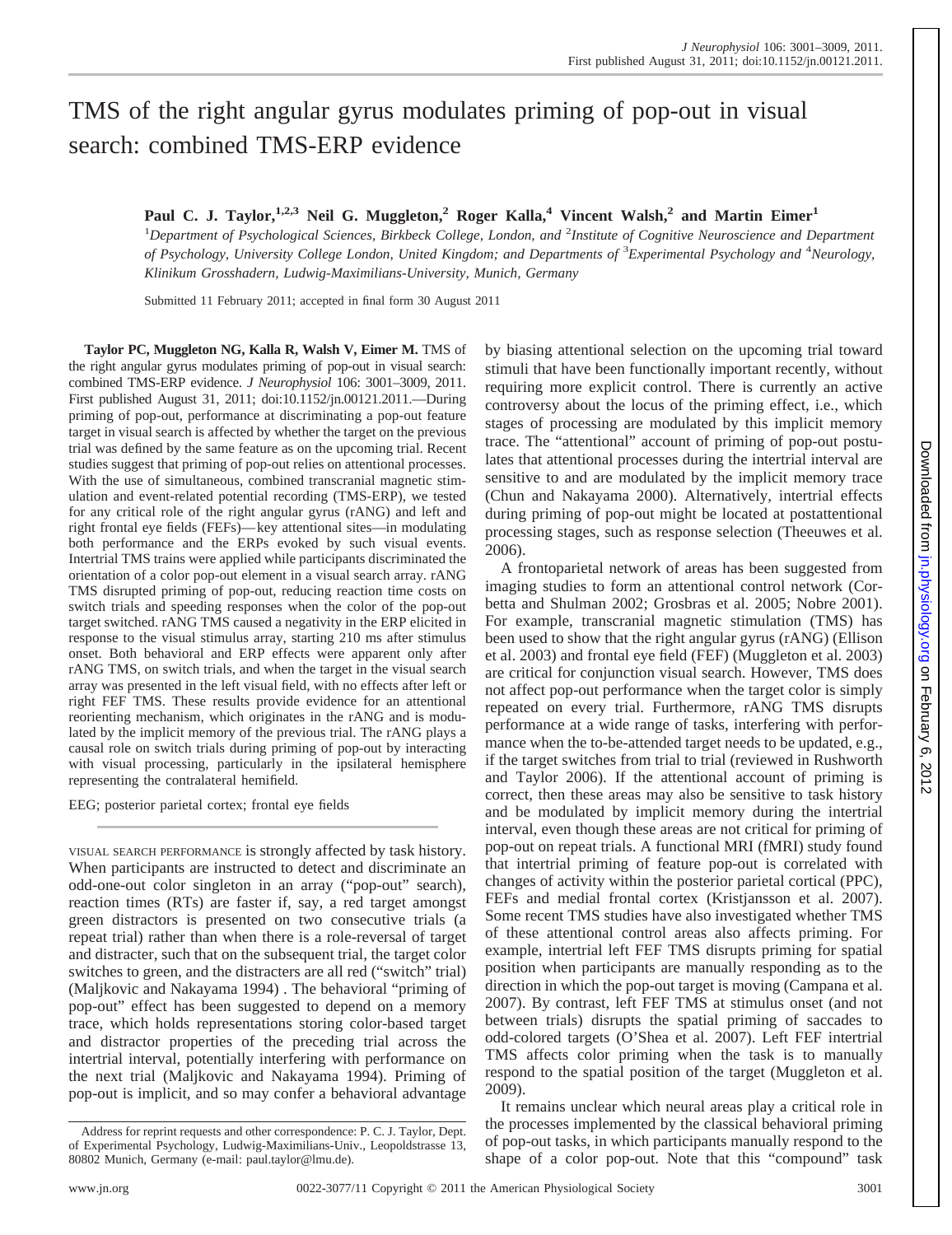dissociates between the feature driving pop-out (color) and that used for response selection (shape). The effects of TMS may be highly sensitive to the timing of the stimulation, the feature determining the pop-out, the feature specifying the response, and the effector. Given the substantial evidence implicating the rANG in attentional control, the fact that some previous studies have reported evidence implicating the FEF in priming of pop-out may be due to the specific task used. In the current study, we extend such work by using a compound task identical to that used in the classic studies of priming of pop-out (Maljkovic and Nakayama 1994). This task requires focal attention to report the form of a static color singleton and involves manual responses. It is currently not known which areas may play more or less of a causal role in the intertrial period of this pop-out task, and so here, we directly contrasted the effects of intertrial TMS to key regions previously implicated in attentional control and to priming of pop-out by TMS. These included the left and right FEFs and the rANG. Areas that have been stimulated during visual search without effect, such as the angular gyrus of the left hemisphere (Ashbridge et al. 1997; Rushworth et al. 2001), were not stimulated in the present study.

In addition, this study probed the potential involvement of the FEF or rANG in modulations of visual processing associated with priming of pop-out by combining TMS online with event-related potential (ERP). Combined TMS-ERP allows testing whether and when activity in the stimulated area is critical for the task-specific modulation of activity in other areas and with high temporal resolution (Driver et al. 2009; Miniussi and Thut 2009; Taylor et al. 2008). Here, we used combined TMS-ERP to study whether rANG or left or right FEF stimulation affects the pattern of behavioral priming of pop-out effects and whether any of these areas are necessary for modulations of visual processing, which are induced by intertrial priming. Any specific effects over visual areas would again be consistent with the attentional account, as opposed to an effect on response selection mechanisms.

A further issue within priming of pop-out concerns differences between the processes occurring on repeat and switch trials. If TMS disrupted the memory trace itself and not attentional processes, this should attenuate or eliminate any benefits on repeat trials. In contrast, TMS-induced effects on switch trials would be more in line with the attentional account and with previous work implicating the FEFs and rANG in reorienting, switching, or updating. Because attentional settings do not need to be changed on repeat trials, effects of stimulating these areas should be limited to switch trials. This

would also be in line with previous work, where TMS of the FEFs or rANG had no effect on pop-out search where the target was kept constant, and so effectively, every trial was a repeat trial (Ashbridge et al. 1997; Muggleton et al. 2003).

## **MATERIALS AND METHODS**

Data from 12 participants (mean age 22; range 19 –30; six women) were analyzed following an initial screening (see below). All participants were right handed with normal or corrected-to-normal vision and gave written, informed consent. The experimental protocol was approved by the Ethics Committee of the School of Psychology at Birkbeck College (London, UK).

Figure 1 shows the task. A fixation point was presented throughout each experimental block. On each trial, a stimulus array, consisting of four pentagons, was presented for 140 ms. Intertrial interval was 4,000 ms, and trial duration was fixed, independent of RT. The pentagons had a cut either at the top or the bottom, and one of the pentagons was always a different color from the other three, either red amongst green or vice versa. The participants' task was to identify the location of the cut of the colored singleton pentagon and to respond as quickly and accurately as possible by pressing "h" with the left index finger if the cut was at the top and "n" with the right index finger if the cut was at the bottom. This ensured that there was no systematic relation between the stimulated hemisphere and the responding hand. Accuracy was high (mean 95%; see below), meaning no instruction was necessary about what to do if unsure and ensuring maximal power for the analysis of ERP data, which only examined correct trials. The location, color, and cut location of the target and nontarget pentagons were all randomized, such that in one-half of all trials, target and nontarget colors were repeated relative to the preceding trial (repeat trials), whereas in the other half, target and nontarget colors were swapped (switch trials). Each pentagon was 2° wide and 1.5° tall, positioned at the outer corners of a virtual rectangle, 5.2° wide and 2.6° tall. The red and green stimuli had R,G,B values of 180,0,0 (red) and 0,150,0 (green) and were presented against a gray background [International Commission on Illumination (Vienna, Austria) values (*x*,*y*): red, 0.602,0.342; green: 0.287,0.545; gray: 0.287,0.303] on a liquid crystal display computer monitor at  $1,024 \times 768$  pixels resolution with a refresh rate of 75 Hz (monitor model SDM-S73, made by Sony, Tokyo). Participants sat with their head in a chinrest, 57 cm from the monitor. Stimuli, responses, and TMS/ERP triggering were generated by E-Prime software (Psychology Software Tools, Sharpsburg, PA).

Prior to the experimental blocks, participants were tested on three successive practice blocks of 48 trials. Four participants failed to show the standard priming of pop-out effect (defined as a RT benefit for repeat, relative to switch trials of at least 20 ms) in these blocks, and these were not tested in the main experiment. A 20-ms cutoff was used as the arbitrary cutoff value, because the normal range of priming of pop-out effects has been described previously as falling within the range of 20-50 ms (Maljkovic and Nakayama 1996). Following

Fig. 1. Task. An example of 2 successive trials. On each trial, the task was to respond manually according to the form of the color singleton. Transcranial magnetic stimulation (TMS) was applied in separate blocks to the right angular gyrus (rANG) or the left or right frontal eye fields (FEFs), starting 2,000 ms into the intertrial interval (10 Hz, 5 pulses). The right-hand trial is an example of a switch trial (the color of the singleton target has switched on successive trials), with the target presented in the left visual field. Note that stimuli were actually colored, not grayscale as shown.



201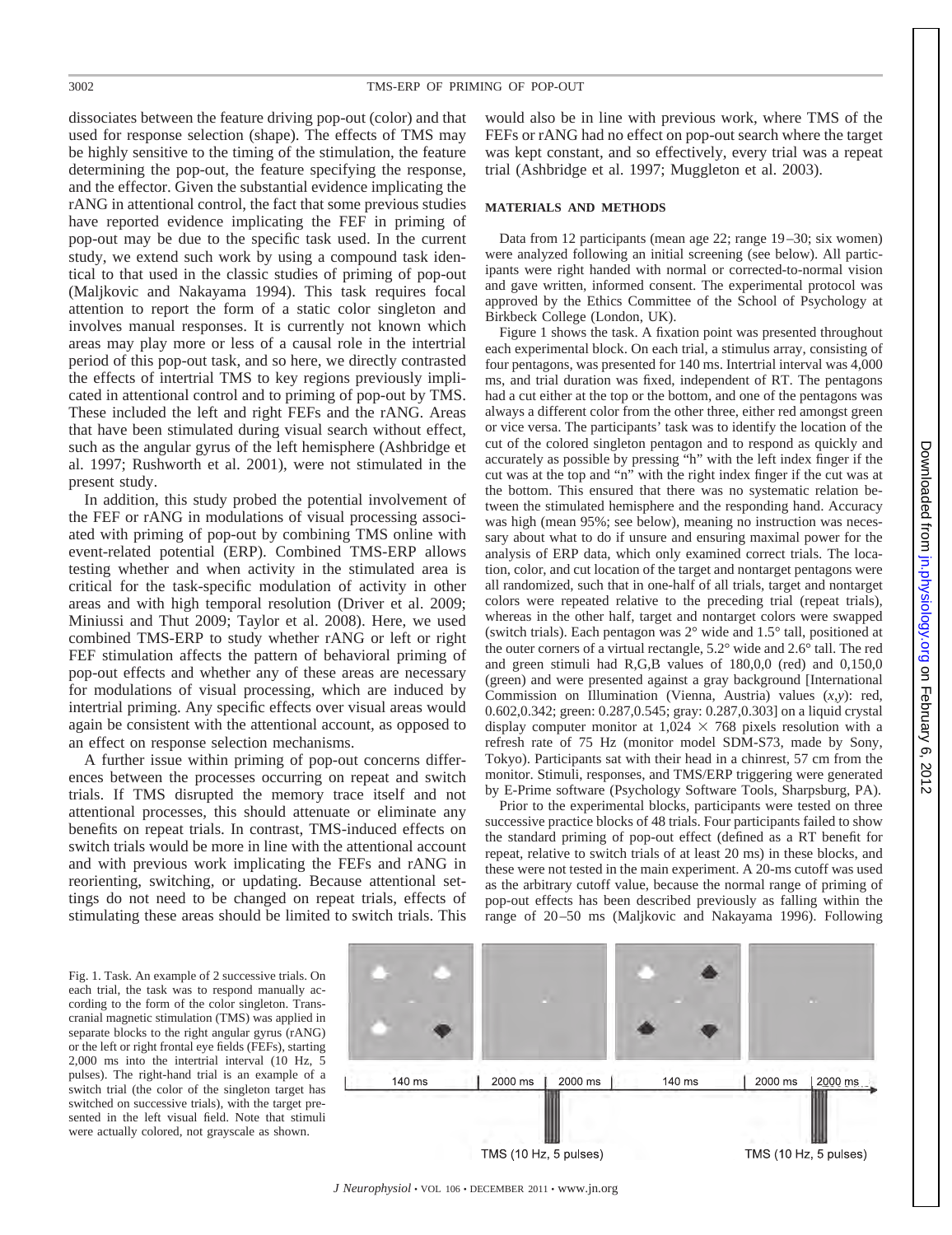## TMS-ERP OF PRIMING OF POP-OUT 3003



Fig. 2. TMS sites. All TMS sites were localized on each individual participant's MRI scan using coordinates from previous studies and targeted using stereotactic registration. This figure shows 1 example participant for the 3 sites. *A*: rANG; *B*: right FEFs; *C*: left FEFs.

practice, stimuli were presented in blocks of 96 trials. The duration of the brief break halfway through the block was participant controlled. Each block lasted  $\sim$ 7 min, including break. Blocks were run either without TMS (no-TMS) or with TMS over the rANG or the left or right FEFs, resulting in four TMS conditions performed in the same session. TMS was performed in blocks to prevent participants from being distracted by anticipating whether the trial might be a TMS trial. Participants performed two blocks for each TMS condition (eight blocks in total). Block order was counterbalanced across participants pseudorandomly: participants performed eight blocks subdivided into two groups of four, and each condition was performed once within each group with sequences of four generated randomly. On TMS trials, TMS was presented halfway through the intertrial interval, i.e., 2,000 ms before a search array was presented on the next trial. TMS was always applied at the same time during the fixed intertrial interval to ensure that the time from the TMS to the next upcoming stimulus was always the same. TMS and ERP recordings were performed simultaneously on the same subjects.

*TMS sites and parameters.* TMS parameters were selected so as to be as similar as possible to the parameters used in similar, previous studies, exploiting successful protocols that demonstrated critical roles in attentional tasks for the rANG (Muggleton et al. 2006) and FEF (Muggleton et al. 2009). TMS was applied at 10 Hz in trains of five pulses using figure-eight flat coils (Magstim, Whitland, Wales). The train of TMS was therefore 400-ms long (five pulses at 10 Hz).

The average interburst interval was kept fixed at 4,140 ms (the same as the trial length). Importantly, this TMS protocol does not produce lasting offline effects, which may occur only after long trains of many dozens of pulses without such breaks between trains (Rossi et al. 2009). For rANG TMS, a 70-mm diameter coil was placed with the coil end pointing downward, with the center of the coil (maximal stimulation) centred over Montreal Neurological Institute (MNI) coordinates  $(x, y, z)$ : 42, -58,52. We chose these coordinates from a previous study, which found that TMS at this position disrupted conjunction visual search (Gobel et al. 2001; see also Muggleton et al. 2006). For FEF TMS, a 50-mm diameter coil was held with the handle pointing backwards, centred over MNI coordinates  $(x, y, z)$ :  $-32, -2,46$  (left FEF);  $31, -2,47$  (right FEF), according to a meta-analysis of imaging studies of the FEF during eye movements (Paus 1996) and where TMS has also affected priming of pop-out in a different task (as in Muggleton et al. 2009). Note that these exact combinations of coil type, orientation, and position were selected because they have been shown to disrupt priming in those previous studies. Additionally, the use of a 50-mm coil for FEF stimulation helps to reduce EEG artifacts produced through eye blinks or mechanical contact between the coil and EEG electrodes. MNI coordinates were converted into the space of each individual participant's scan using fMRI of the brain's linear image registration tool (FLIRT) (Jenkinson et al. 2002). TMS sites were labeled on each participant's structural magnetic resonance image taken with a 3T scanner (Fig. 2), and then targeted using Downloaded from in physiology.org on February 6, Downloaded from [jn.physiology.org](http://jn.physiology.org/) on February 6, 2012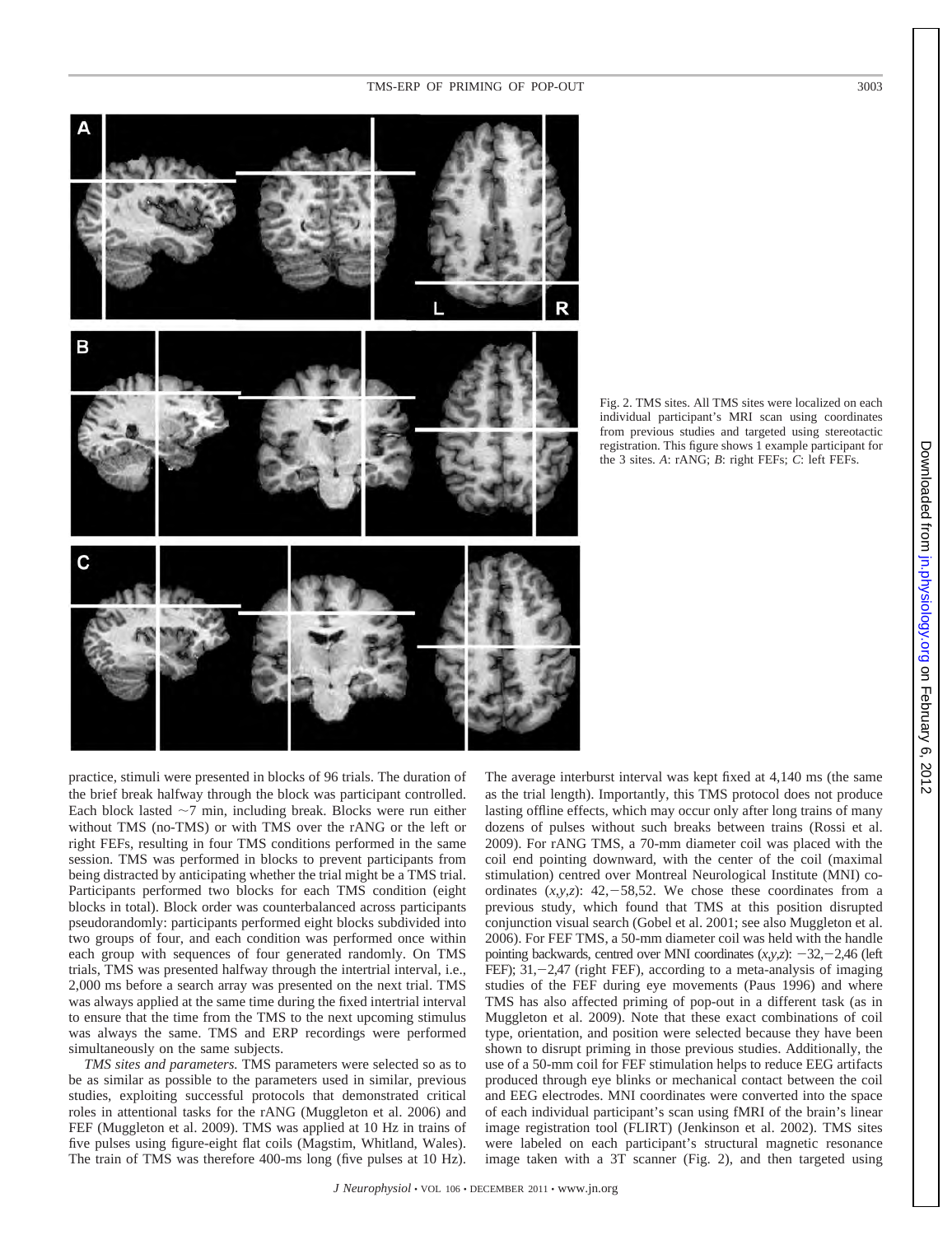infrared stereotactic registration (Brainsight, Rogue Research, Montreal, Quebec, Canada). A standard stimulation intensity of 65% maximal stimulator output of the Magstim Rapid2 machine (Magstim) was used throughout, thereby matching the previous TMS studies of priming and also controlling for the effect of TMS on the EEG across conditions.

*Electrophysiological recording and data analysis.* EEG was direct current (DC) recorded continuously at 1,000 Hz with a TMS-compatible ERP amplifier capable of recording a veridical EEG within 40 ms of a TMS pulse (BrainAmp DC, Brain Products, Germany). EEG was recorded with the least possible filtering (DC; high cutoff at 450 Hz; no notch filter) from a whole-head montage of custom-built Ag-AgCl electrodes (each with a built-in 5-kOhm resistor) at positions CP5, CP6, Cz, F7, F8, FC5, FC6, FPz, Fz, P3, P7, P8, PO7, PO8, Pz, T7, and T8. Horizontal electrooculography (HEOG) was recorded from the left and right temples. The ground electrode was at AFz with the active reference on the left earlobe (Luck 2005). Electrode impedance was kept below 10 k $\Omega$ . Data were re-referenced to the average of the left and right earlobes, and a HEOG signal was formed by subtracting the right HEOG from the left HEOG. Data were then epoched to form 600-ms segments containing the whole trial and starting 100 ms before onset of the visual search array. Filtering used a notch 50-Hz filter and then a Butterworth zero-phase filter with low cutoff set to 0.01 Hz (lowest effective filtering at 1.67 Hz) and high cutoff of 40 Hz (12 dB/octave). Participants were instructed to only blink or move their eyes during the intertrial interval. Baseline correction used the first possible period of clean ERP data—the 100 ms before onset of the visual stimulus, which was the event of interest in this study. Automated ERP artifact rejection removed trials with eye movements by eliminating trials where the HEOG signal exceeded  $\pm 30 \mu V$ . Blinks were removed by deleting trials if the signal at FPz exceeded  $\pm 60$   $\mu$ V, and other movement-related artifacts were removed by eliminating any trials where the signal from any electrode exceeded  $\pm 80 \mu V$ . A minimum criterion of 30 trials/condition was set, which ensures a high signal-to-noise ratio of ERP averages (Regan 1989). Data from a further 10 tested participants failed to meet this strict criterion, and these participants were therefore excluded from all analyses. This meant that from the initial pool of 26 participants, four were rejected during initial behavioral screening, and 10 were rejected during ERP analysis, leaving 12 participants. To correct for multiple comparisons, the critical  $\alpha$  level for post hoc *t*-tests was adjusted according to the Bonferroni correction throughout.

### **RESULTS**

*Behavioral.* We applied an ANOVA, testing the factors priming (repeat, switch trials), visual field (left, right), and TMS condition (no-TMS, rANG, left FEF, right FEF). As expected from participant training and screening, RTs were longer on switch relative to repeat trials [500 vs. 448 ms; priming effect: F  $(1,11) = 139.4, P < 0.001$ ]. An interaction between priming and visual field  $[F(1,11) = 11.8, P < 0.01]$ indicated that this priming of pop-out effect was generally more pronounced for targets in the left visual field. No threeway interaction was evident when considering all data from all four TMS conditions. However, a post hoc comparison showed that compared with no-TMS trials, only rANG TMS affected performance: with rANG TMS, a reduction in the size of the priming effect was observed, and this effect was specific to trials where targets were presented in the left visual field (i.e., contralateral to the stimulated hemisphere; see Fig. 3). Further analyses revealed that this reduction in the magnitude of priming of pop-out for targets in the contralateral hemifield was produced by a specific TMS-induced effect on switch trials, where rANG TMS facilitated performance: RTs on left

visual-field switch trials were faster when following rANG TMS than on no-TMS trials [496 vs. 516 ms; t (11) = 2.5,  $P \le$ 0.05]. RTs on these left visual-field switch trials were also faster after rANG TMS than on trials after left FEF TMS [t (11)  $= 2.2$ ,  $P < 0.05$ ] and marginally so, compared with right FEF TMS trials  $[t(11) = 1.9, P = 0.08]$ , all shown in Fig. 3. Thus performance after rANG TMS was different, not only from no-TMS but also from FEF TMS. Note that rANG TMS facilitated performance, reducing RTs. There were no differences in RTs on repeat trials and/or when the target was presented in the right visual field and/or with TMS of either left or right FEF (all  $P \ge 0.3$ ).

Accuracy was generally very high (mean 95%), with slightly better performance on repeat than switch trials [97% vs. 93%: F  $(1,11) = 30.6, P < 0.001$  and no other effects or interactions.

*ERP.* The visual search array elicited ERPs, which had the greatest amplitude over the lateral visual electrodes PO7 (left hemisphere) and PO8 (right hemisphere), which were therefore selected for further analysis. To identify electrophysiological correlates of the effects of rANG TMS on behavioral priming of pop-out effects, ERPs, in response to these search arrays, were compared as a function of TMS site, target hemifield, and priming condition. Fig. 4 shows lateral occipital ERPs for repeat and switch trials with targets in the left or right hemifield, separately for trials with rANG TMS and no-TMS trials. A differential effect of TMS on ERP amplitudes was observed only for left visual-field switch trials, that is, exactly for those trials where rANG TMS was found to modulate the magnitude of behavioral priming of pop-out. On these trials, rANG TMS resulted in an enhanced negativity of occipital ERPs relative to the no-TMS condition, which started  $\sim$ 210 ms after searcharray onset (Figs. 4 and 5). In contrast, no such differential ERP modulation was observed for repeat trials, or switch trials where targets were presented in the right visual field.

Statistical analyses based on ERP mean amplitudes obtained at PO7 and PO8 substantiated these observations. We investigated the onset and offset of this effect by systematically averaging the amplitude of the ERP for each condition across 10-ms time bins for the entire epoch, from 0 ms to 400 ms after visual stimulus onset. Effects of TMS on priming were only taken as significant if there was an interaction involving TMS and priming for three successive time bins (for similar analyses, see Nobre et al. 2000; Taylor et al. 2007a, b) and if this was supported by pair-wise *t*-tests (testing for effects of TMS separately for each condition) for the same successive time bins (i.e., 30 ms minimum), in addition to multiple comparison correction for 40 successive *t*-tests from 0 ms to 400 ms (adjusted *P* value of  $0.05/40 =$ 0.00125). This conservative approach showed that the only effect occurred when comparing no-TMS and rANG TMS conditions and between 210 ms and 240 ms after visual stimulus onset, driven by an effect of TMS, present only at right hemisphere electrode PO8 and only for left visual-field switch trials [t  $(11) \le$ 4.3,  $P \le 0.01$ ]. There were no effects earlier or later in the epoch nor any effects throughout the epoch for the comparisons of no-TMS with left FEF TMS or with right FEF TMS. With the use of the same systematic, 10-ms time-bin approach and multiple comparison correction, we also found that there were no main effects of priming within the no-TMS condition or within any TMS condition.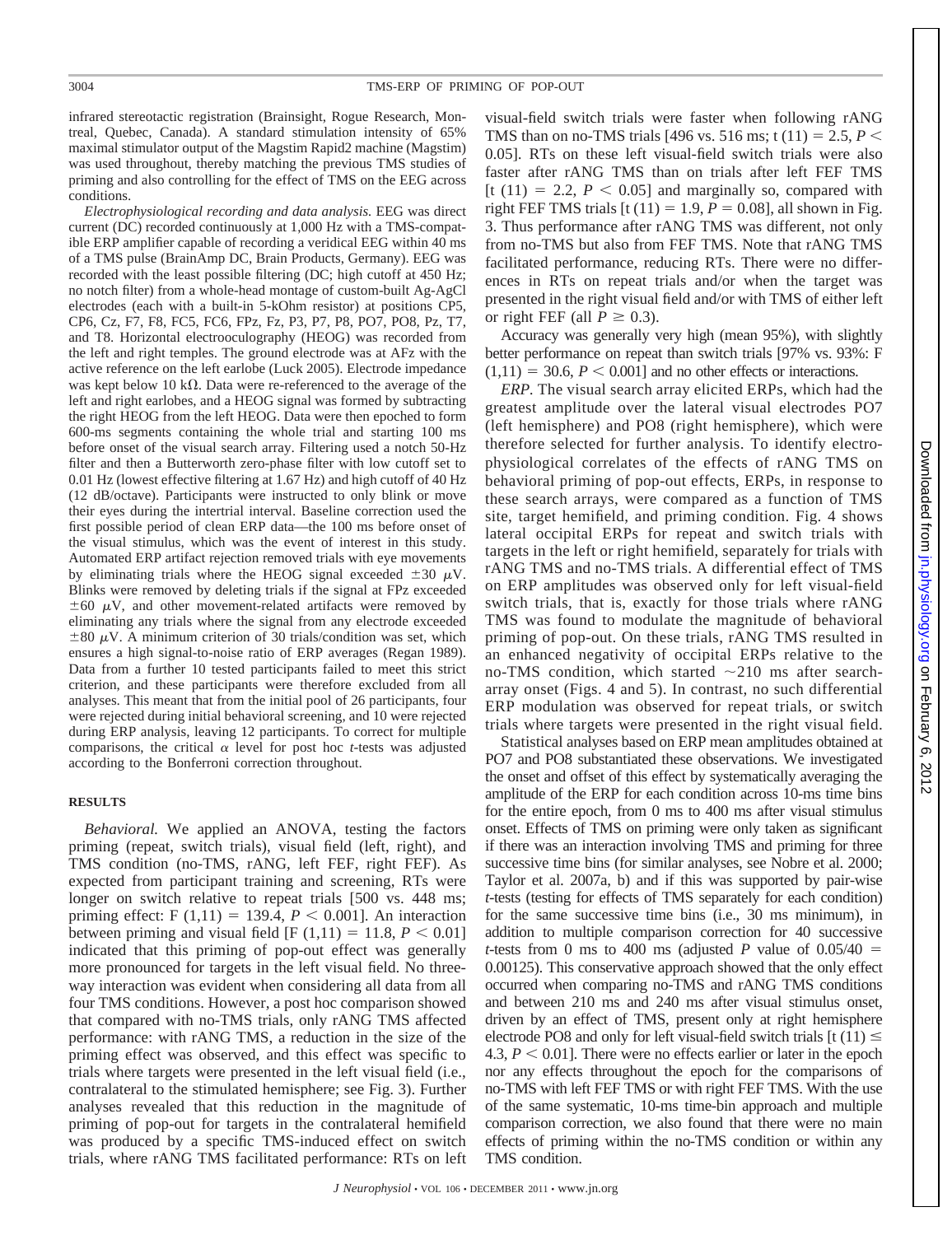

Fig. 3. Effect of TMS. rANG TMS had specific effects on the same trial type on both behavior [reaction time (RT); top left] and the event-related potential recording (ERP; bottom left). Only rANG TMS affected the behavior or the ERP compared with trials without TMS (no-TMS), and this was specific to switch trials. By contrast, there was no effect of TMS of the other sites. On the left, data are shown from trials where the target was presented in the left visual field (lFEF): there were no effects when the target was in the right visual field (rFEF), either on behavior (top right) or the ERP (bottom right). Behavioral data show the raw RTs. ERP data shown are the mean amplitudes between 210 ms and 300 ms after visual stimulus onset at right hemisphere electrode PO8. Error bars show SE. Asterisks show significant differences. Dashed line shows a trend.

To check that this result was not specific to the precise time window used in analysis, the high specificity of the effect to this 210- to 240-ms period was tested further by an analysis using successive, 30-ms time bins (Bonferonni corrected). This confirmed that the effect was uniquely apparent in this 210- to 240-ms window, left visual field, right cerebral hemisphere, switch condition, and TMS site  $[t(11) = 5.86, P \le 0.001]$ . The previous analyses indicated that rANG TMS only affected the ipsilateral right visual cortex electrode PO8 and not the left electrode PO7. However, visual inspection of the ERP waveforms (Fig. 4) suggested that a weak but temporally extended effect might be present over the left hemisphere. To optimize capturing such an effect, if present, a more sensitive but less temporally specific analysis was performed on mean amplitudes obtained for electrodes PO7 and PO8 for each condition from each participant in the 210- to 300-ms interval after search-array onset; this revealed a weak and only marginally significant effect at PO7. When ERPs obtained in the no-TMS and rANG TMS conditions were analyzed together, a significant interaction between TMS site, priming, and target hemifield [F  $(2,22) = 4.7$ ,  $P = 0.05$ ] was obtained. Follow-up analyses conducted separately for each of the eight combinations of priming, target hemifield, and hemisphere, shown in Fig. 4, and corrected for multiple comparisons confirmed significant ERP amplitude differences between the rANG and no-TMS conditions at right-hemisphere electrode PO8 [t  $(11) = 4.4$ ,  $P < 0.01$ ] for left visual-field switch trials, with only a marginally significant effect at left-hemisphere electrode PO7 [t  $(11) = 2.8$ ,  $P < 0.05$ ]. In contrast, no such TMS-induced ERP modulations were observed for repeat trials, or switch trials where targets were presented on the right side (all  $P \ge 0.11$ ; Fig. 3). Two analogous analyses, which contrasted ERPs in the no-TMS condition with ERPs obtained in blocks where TMS was applied to the left or right FEFs, found no interaction between TMS site, priming, and target hemifield [both F  $(2,22) < 0.2$ ], thus demonstrating that the TMS-induced modulations of ERPs for left visual-field switch trials shown in Fig. 3 were specific to rANG TMS. In addition, even a direct comparison revealed no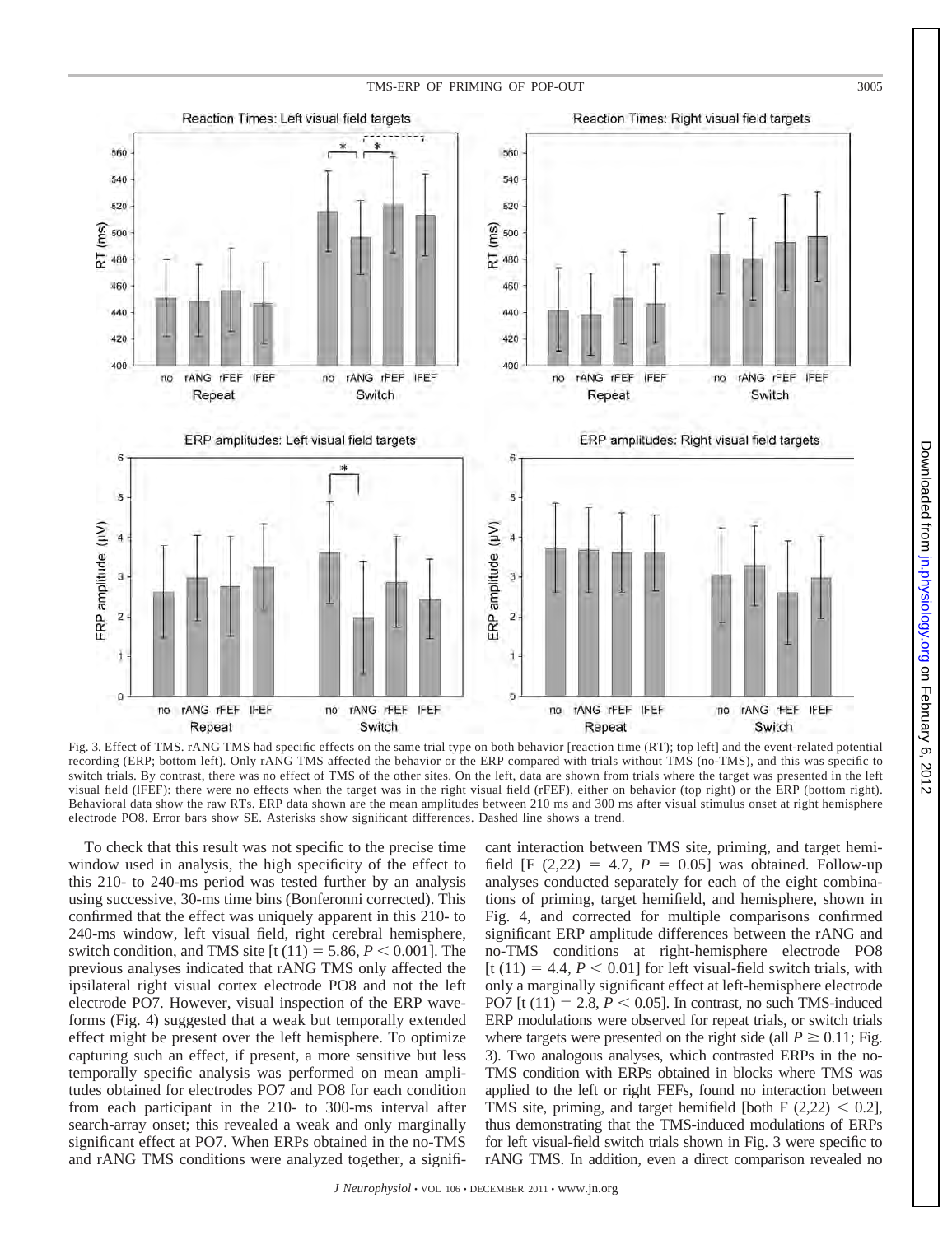

Fig. 4. Effect of rANG TMS on the ERP. rANG TMS only affected visual processing on switch trials and when the target was presented in the left visual field (LVF). This effect was apparent as a negative (upward) deflection after rANG TMS (thick line) compared with no-TMS (dashed line), starting at 210 ms (shown with black arrow). RVF, right visual field.

effects of TMS of either left or right FEFs on the ERP on left visual-field switch trials (all  $P \ge 0.12$ ).

## **DISCUSSION**

rANG TMS modulated the normal pattern of both behavior and neural activity during priming of pop-out visual search.

Both effects showed exactly the same specificity (Fig. 3): both were observed only on switch trials, i.e., trials where the color of the pop-out stimulus had switched from that on the previous trial, and both were present only on those switch trials where the target in the array was presented in the left visual field, contralateral to the stimulated (right) hemisphere. Relative to





*J Neurophysiol* • VOL 106 • DECEMBER 2011 • www.jn.org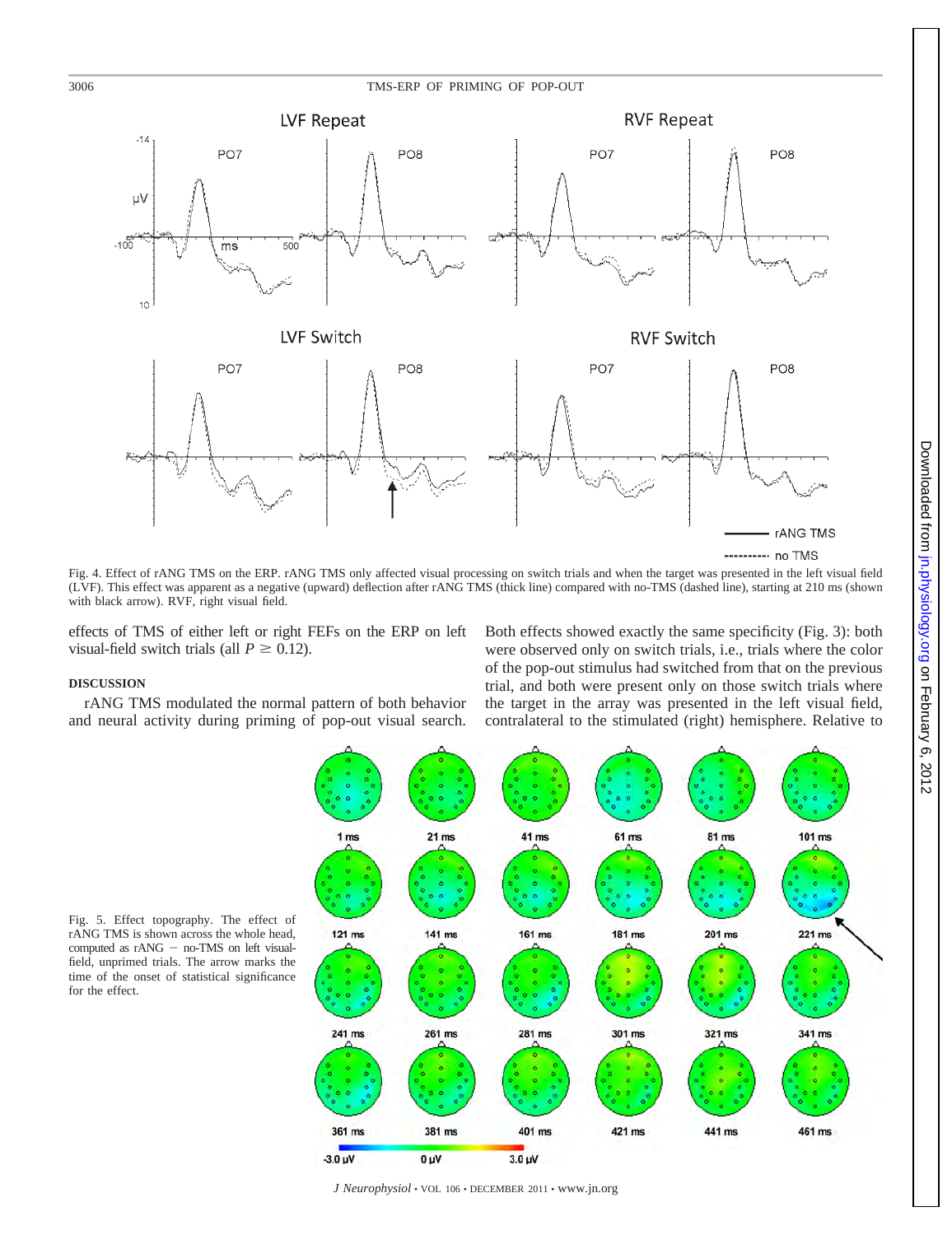no-TMS trials, rANG TMS resulted in faster RTs on these switch left visual-field trials when it was delivered during the preceding intertrial interval. As a result of this facilitation of switch trials, priming of pop-out effects for targets in the left hemifield were smaller with rANG TMS. This behavioral effect was mirrored by a negative deflection in ERPs at lateral posterior electrodes that started 210 ms after the onset of the visual search array and was also specific to switch trials with targets in the left visual field. Only rANG TMS produced these parallel behavioral and electrophysiological effects, which were not observed when TMS was applied to either the left or right FEF. The specificity, topography, and time-course of the effects indicate that the rANG is directly involved in the mechanisms that underlie priming of pop-out in visual search—that it performs this role by interacting with visual processing during attentional selection. These effects indicate that attentional reorienting mechanisms are sensitive to implicit memory traces and that the attentional system is updated according to recent trial history during switch trials of priming of pop-out.

A fMRI study of priming of pop-out using a similar task reported that dorsal attentional areas, including parietal cortex, were more active on switch than on repeat trials (Kristjansson et al. 2007). The current TMS study demonstrates that rANG has a critical role on switch but not repeat trials. When rANG TMS was delivered during the intertrial interval, RTs on subsequent switch trials with left visual-field targets were reduced, whereas no such effect was present on repeat trials. It has previously been suggested that slower RTs on switch compared with repeat trials in priming of pop-out experiments are due to interference from an ongoing residual memory trace formed during the previous trial and maintained during the intertrial period (Maljkovic and Nakayama 1994). If the process by which the memory trace updated attentional selection were disrupted during this period (e.g., by rANG TMS), there would be less interference on target discrimination in the following trial, meaning a reduction in the RT cost of switch trials. Our finding of faster responses on switch trials after rANG TMS is therefore consistent with the rANG having a causal role in using task history to update attentional selection. On a switch trial during priming of pop-out, the representation of the target used to guide attention needs to be updated due to the discrepancy between the target color on the current and previous trial. Results from other studies that have applied TMS to the parietal cortex have also been interpreted to show that the parietal cortex has a role in updating representations for attentional selection during a range of other tasks (Rushworth and Taylor 2006), for example, letter detection (Cattaneo et al. 2008). However, parietal areas may be less critical when it is not necessary to update a current representation. For example, the absence of a differential effect of rANG TMS on repeat trials is consistent with previous TMS studies, where rANG TMS did not affect performance in pop-out search tasks under conditions where the color of the pop-out target remained constant across trials so that there were no switch trials (Ashbridge et al. 1997; Ellison et al. 2003).

If rANG TMS had disrupted the memory of target color (independently of attention), effects should have been observed primarily on repeat trials, which was not the case. Whereas it remains theoretically possible that the rANG (or other areas) may be important on primed trials, here, we only found

evidence that the rANG is critical on switch trials, and so, we can only speculate on the mechanisms that may act on primed repeat trials. The difference between primed and switch trials could theoretically be due to two separable processes: facilitation (on repeat, primed trials) and updating for selection (on switch trials, although note that this remains hypothetical given the lack of "neutral" trials in our study). Instead, we suggest the following account of our results. rANG TMS prevents the attentional system from being kept up to date with the latest changes in target color. The rANG is not critical for the memory or for pop-out search per se but rather, for how memory guides attentional search. In priming of pop-out, rANG serves to update the attentional system when the target present on a new trial is incongruent with the memory traces from the previous trial. The attentional mechanisms in control of reorienting after a change in target are themselves sensitive to the memory of the previous trial.

In addition to only modulating target detection performance on switch trials with left visual-field targets, rANG TMS caused a negative ERP deflection at lateral posterior electrodes on exactly these types of trials but not in any other trial condition (this negative deflection could equivalently be considered as a reduction in the amplitude of a positive ERP deflection). This ERP modulation started 210 ms after searcharray onset and remained reliably present until at least 240 ms (Fig. 4). This electrophysiological effect provides new evidence from a direct measure of brain activity of how rANG TMS modulates visual pop-out search. This effect emerged at lateral posterior electrodes with a latency of 210 ms, where ERP effects of attention have also been observed in previous studies (Luck and Hillyard 1994), indicating that it reflects a TMS-induced modulation of the higher-order processes through which priming of pop-out affects attentional selection of visual processing on the upcoming trial. This could occur through disrupting how the memory trace of the previous trial affects attentional selection, consistent with the assumption that parietal TMS delivered during the intertrial interval can have an impact on the activation of extrastriate visual areas in response to a subsequently presented search array. Compared with no-TMS trials, rANG TMS resulted in a sustained posterior negativity, which was specific to those trials for which a TMSinduced behavioral facilitation effect was observed. This suggests that this ERP effect reflects the facilitation of visual processing that occurs on those switch trials where rANG TMS reduces the attentional interference associated with residual memory traces of preceding target events. The discrete nature of the effect, lasting from 210 ms to 240 ms, may indicate that the effect of a disruption of the normal effect of this memory trace on attentional selection during priming of pop-out occurs at a highly specific stage in visual processing (and also controls for the possibility of an effect being due to the baseline correction window overlapping with any sustained prestimulus anticipatory potential).

The effect of rANG TMS was strictly confined to the most posterior locations over the occipital lobe (Fig. 5). With the caution necessary when inferring spatial location from ERPs, the topography of the TMS effects suggests that this was an effect of how an attentional guiding or orienting signal from rANG affected visual processing, as opposed to a discrete and limited focal effect on attentional guidance within and limited to the rANG. One interpretation of the sequence of cognitive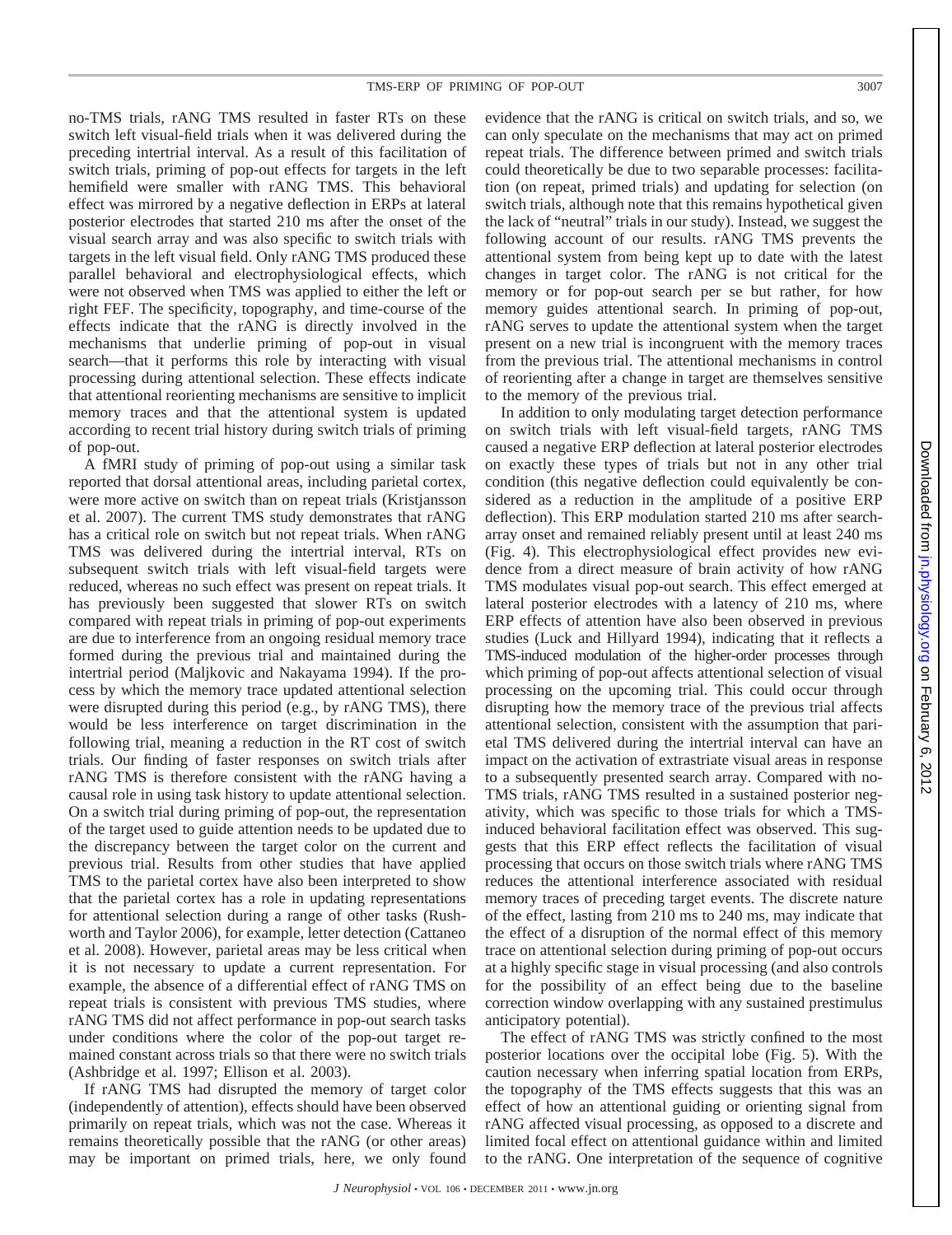operations is then as follows: during the intertrial interval, the implicit memory trace of the previous trial normally updates the attentional selection mechanisms. This process was disrupted by rANG TMS. On switch trials, there is a need for the attentional selection mechanisms to realign the representation of the to-be-attended target after the search array is presented. This occurs via top-down modulation of visual processing in the occipital lobe. rANG TMS disrupts this process and so, causes changes in the occipital ERP on these switch trials. The fact that both behavioral and electrophysiological effects were only present when pop-out targets were presented in the left visual field, that is, contralateral to the stimulated hemisphere, suggests that this modulation of pop-out visual search associated with rANG TMS operates in a spatially selective, hemifield-specific fashion and that rANG is not responsible for top-down control in both hemifields in the same way. Any effect of the rANG in the right visual field was either absent or too weak to be detected, which supports a relative hemispheric asymmetry in the functioning of the rANG. Previous work has suggested that both the left ANG and the rANG may control attention to the right hemifield, while attention to the left hemifield is controlled only by the rANG (Hung et al. 2005; see also Hilgetag et al. 2001 for contralateral effects of parietal TMS that are analogous to the neglect syndrome presented by patients after right parietal damage). This could feasibly also account for the observed hemifield effect on unprimed no-TMS trials, where performance was generally faster for right visualfield than for left-visual stimuli; the left visual field is only controlled by one hemisphere, and less control could mean higher RTs. If participants were near ceiling performance for right visual-field trials (because this visual field receives more control from both hemispheres) then this could theoretically account for the hemifield-specific TMS effects. Note that with either interpretation, the rANG is given a stronger and different role in modulating the right hemisphere (and left visual field) than the left hemisphere (right visual field) during attentional control.

By contrast with the current findings, a previous fMRI study of priming of pop-out reported parietal blood-oxygen leveldependence (BOLD) changes when targets were in either hemifield (Kristjansson et al. 2007). Differences between that finding and the current study may be driven by the substantial methodological differences between fMRI and ERP: it is possible for a neural change to be evident with either technique and not with the other. Furthermore, although the PPC may show activity that correlates with priming of pop-out in either visual field, our TMS results suggest that it is critical only for the left visual field. The electrophysiological effects of rANG TMS were also unilateral, reaching statistical significance only over the visual cortex of the right hemisphere, in agreement with the contralateral behavioral effects. ERPs can offer a more direct measure of attentional processes than behavioral data alone (e.g., Coles 2003), and this sensitivity may explain why the ERP effects observed here were particularly strong and statistically stronger than the behavioral effects. Other methodological differences—those between TMS and ERP—may explain how TMS enabled observing a context-specific involvement of the stimulated site in the absence of an ERP effect of priming. Combining TMS with ERP allowed revealing the temporally and context-specific involvement of the stimulated site: ERP alone did not show priming effects. The

rANG and other areas may contribute to priming of pop-out at different times in a way in which the ERP method was blind in our study. It is striking that TMS of neither the left nor right FEF had any effect on behavioral or electrophysiological measures of priming of pop-out. This does not necessarily mean, however, that the FEF has no involvement in this task, and future work may yet find effects using different stimulation parameters, such as higher intensities or larger coils (although this might be less compatible with EEG and be less comparable with previous studies). Rather, the lack of an effect in this study with FEF TMS indicates that the effects observed following rANG stimulation cannot be attributed to nonspecific somatosensory or acoustic artifacts accompanying the TMS train in the intertrial interval. Previous work comparing intertrial left or right FEF TMS on priming of pop-out with eye movement responses also found no effects (O'Shea et al. 2007).

Here, we stimulated for a 400-ms time bin during the 2,000-ms intertrial interval, and interactions with other areas outside of the visual cortex could be elicited in future work from stimulation at different times. It may also be important to formalize the necessary intensity for stimulating areas, where no direct output measure (such as the motor-evoked potential for primary motor cortex) currently exists. A neutral condition with intermingled, homogenous, unicolored trials may help determine whether the behavioral effect on no-TMS trials was due more to a facilitation on repeat or inhibition on switch trials. Other effects, possibly including those after FEF TMS, might be demonstrable if the task were made more difficult, the effector were changed, or the consequences of practice were explored.

In summary, the present study found that the rANG plays a causal role during priming of pop-out. TMS of the rANG in the intertrial interval affected behavioral performance and visual activity on trials where the target changed color and was presented on the left, supporting the attentional account of priming of pop-out. The rANG is part of an attentional reorienting mechanism sensitive to the implicit memory of the previous trial and orients attentional selection by interacting ipsilaterally with visual processing.

#### **GRANTS**

Support for this study was provided by grants from the Medical Research Council (MRC; UK) and the Ludwig-Maximilians-University (LMU; Germany) excellent strategy of the Deutsche Forschungsgemeinschaft (DFG; Germany).

#### **DISCLOSURES**

No conflicts of interest, financial or otherwise, are declared by the author(s).

#### **AUTHOR CONTRIBUTIONS**

Author contributions: P.C.J.T., N.G.M., R.K., V.W., and M.E. conception and design of research; P.C.J.T., N.G.M., and R.K. performed experiments; P.C.J.T., N.G.M., and M.E. analyzed data; P.C.J.T., N.G.M., V.W., and M.E. interpreted results of experiments; P.C.J.T. prepared figures; P.C.J.T. drafted manuscript; P.C.J.T., V.W., and M.E. edited and revised manuscript; P.C.J.T., N.G.M., R.K., V.W., and M.E. approved final version of manuscript.

#### **REFERENCES**

**Ashbridge E, Walsh V, Cowey A.** Temporal aspects of visual search studied by transcranial magnetic stimulation. *Neuropsychologia* 35: 1121–1131, 1997.